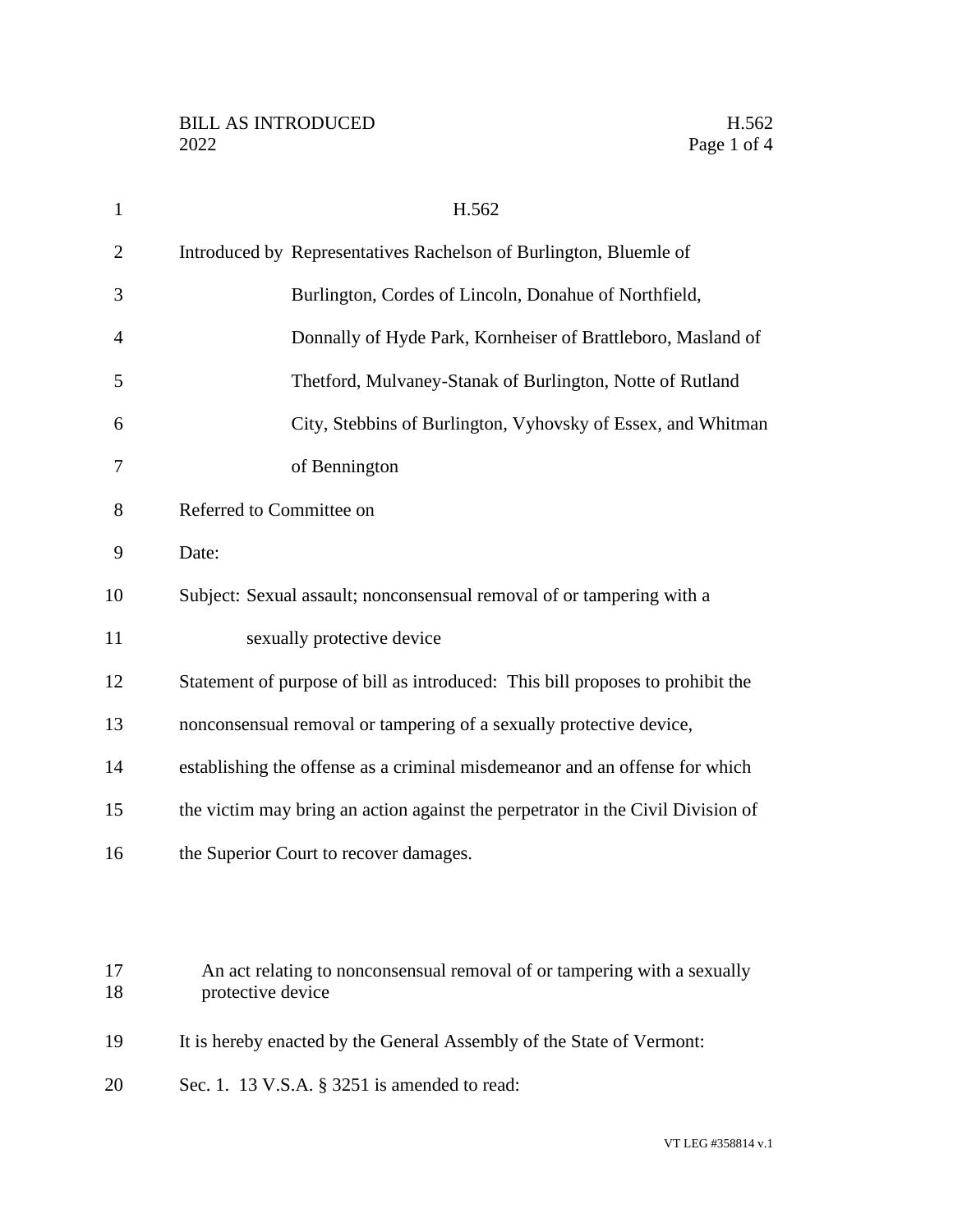| $\mathbf{1}$   | § 3251. DEFINITIONS                                                              |
|----------------|----------------------------------------------------------------------------------|
| $\overline{2}$ | As used in this chapter:                                                         |
| 3              | (1) A "sexual act" means conduct between persons consisting of contact           |
| $\overline{4}$ | between the penis and the vulva, the penis and the anus, the mouth and the       |
| 5              | penis, the mouth and the vulva, or any intrusion, however slight, by any part of |
| 6              | a person's body or any object into the genital or anal opening of another.       |
| 7              | (2) "Sexual conduct" means any conduct or behavior relating to sexual            |
| 8              | activities of the complaining witness, including but not limited to prior        |
| 9              | experience of sexual acts, use of contraceptives, living arrangement, and mode   |
| 10             | of living.                                                                       |
| 11             | (3) "Consent" means the affirmative, unambiguous, and voluntary                  |
| 12             | agreement to engage in a sexual act, which can be revoked at any time.           |
| 13             | * * *                                                                            |
| 14             | (12) "Sexually protective device" means any one of the following                 |
| 15             | intended to prevent pregnancy or sexually transmitted infection: male or         |
| 16             | female condom, spermicide, diaphragm, cervical cap, contraceptive sponge,        |
| 17             | dental dam, or another physical device.                                          |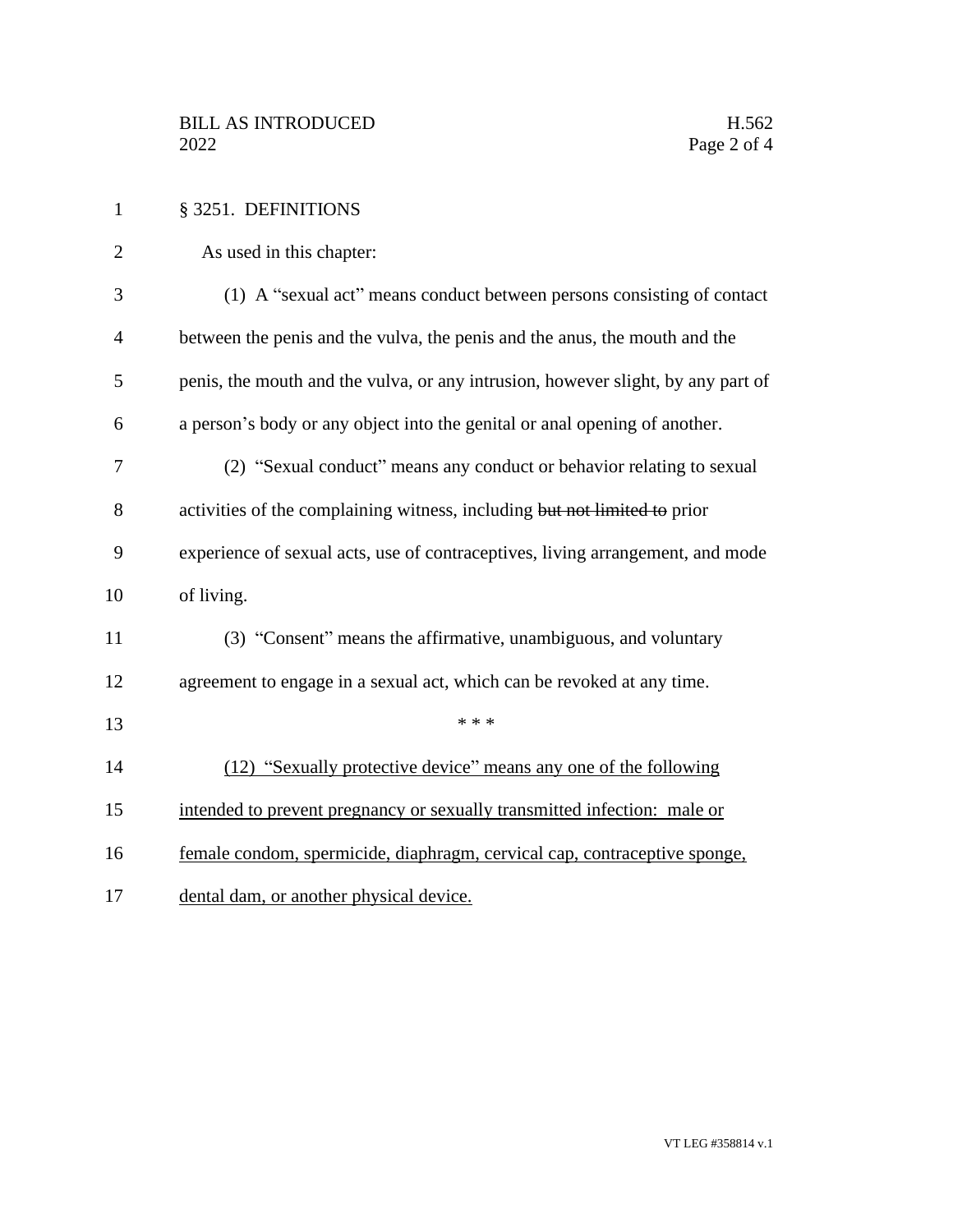| $\mathbf{1}$   | Sec. 2. 13 V.S.A. § 3260 is added to read:                                      |
|----------------|---------------------------------------------------------------------------------|
| $\overline{2}$ | § 3260. NONCONSENSUAL REMOVAL OR TAMPERING WITH A                               |
| 3              | SEXUALLY PROTECTIVE DEVICE                                                      |
| $\overline{4}$ | (a) No person shall engage in a sexual act with another person that was         |
| 5              | mutually agreed upon by the parties involved with the explicit understanding    |
| 6              | and knowledge that a sexually protective device would be used and do any of     |
| 7              | the following:                                                                  |
| 8              | (1) intentionally and without consent remove or tamper with such                |
| 9              | sexually protective device during sexual intercourse, an oral sexual act, or an |
| 10             | anal sexual act in a manner likely to render such device ineffective for its    |
| 11             | common purpose;                                                                 |
| 12             | (2) intentionally and without consent use a sexually protective device          |
| 13             | during sexual intercourse, oral sexual conduct, or anal sexual conduct that the |
| 14             | person knows has been tampered with in a manner likely to render such device    |
| 15             | ineffective for its common purpose; or                                          |
| 16             | (3) intentionally mislead the other person into believing that a sexually       |
| 17             | protective device is being used during sexual intercourse, oral sexual conduct, |
| 18             | or anal sexual conduct, and such sexually protective device is known by such    |
| 19             | other person to be either not used or inoperable.                               |
| 20             | (b) A person who violates subsection (a) of this section shall be imprisoned    |
| 21             | not more than two years or fined not more than \$2,000.00, or both.             |